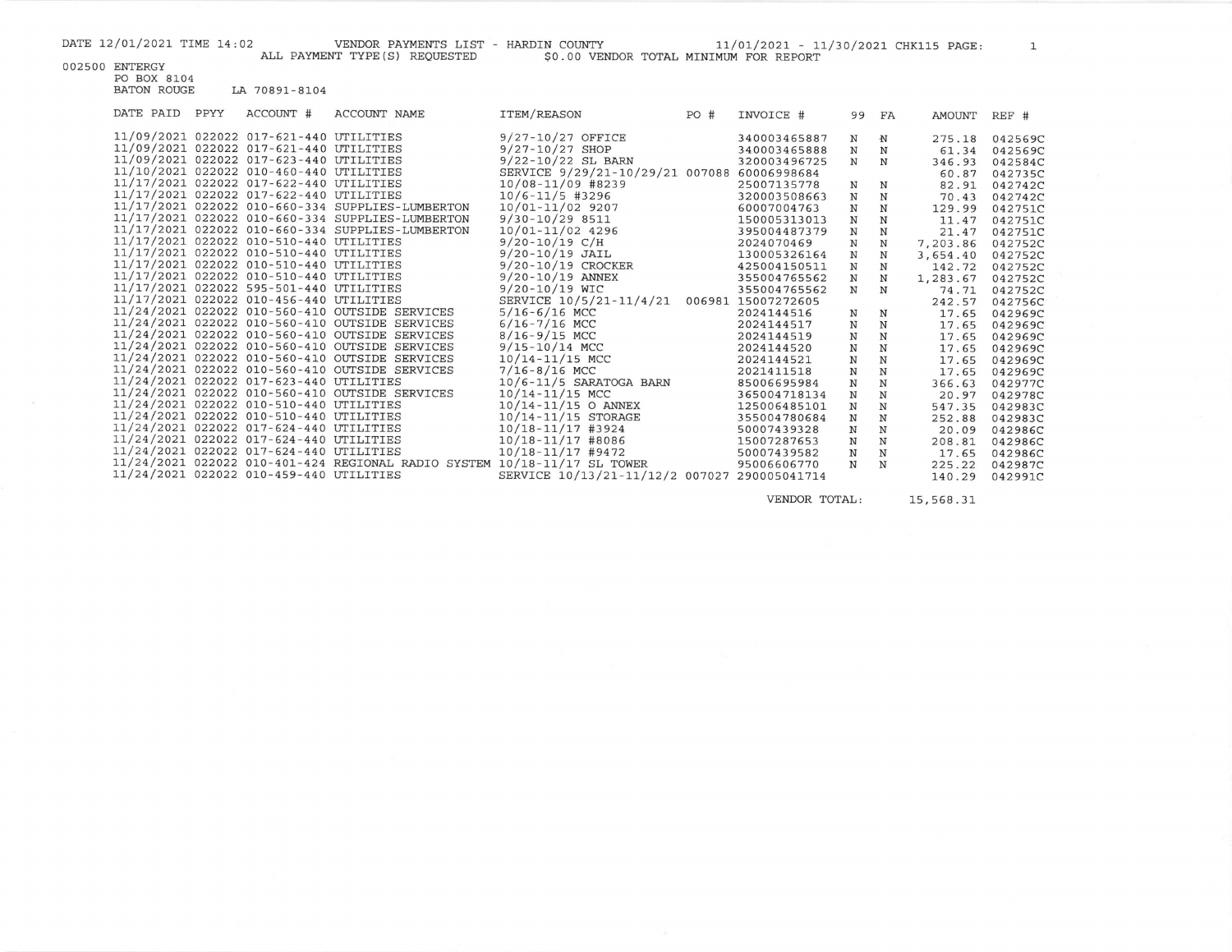|                                       | DATE 12/01/2021 TIME 14:02 |      |                                         | VENDOR PAYMENTS LIST - HARDIN COUNTY<br>ALL PAYMENT TYPE (S) REQUESTED | \$0.00 VENDOR TOTAL MINIMUM FOR REPORT |      | 11/01/2021 - 11/30/2021 CHK115 PAGE: |       |             |          |         |
|---------------------------------------|----------------------------|------|-----------------------------------------|------------------------------------------------------------------------|----------------------------------------|------|--------------------------------------|-------|-------------|----------|---------|
| 000300 CITY OF KOUNTZE<br>P O BOX 188 |                            |      |                                         |                                                                        |                                        |      |                                      |       |             |          |         |
|                                       | KOUNTZE                    |      | TX 77625                                |                                                                        |                                        |      |                                      |       |             |          |         |
|                                       | DATE PAID                  | PPYY | ACCOUNT #                               | ACCOUNT NAME                                                           | <b>ITEM/REASON</b>                     | PO # | INVOICE #                            | 99 FA |             | AMOUNT   | REF #   |
|                                       |                            |      | 11/17/2021 022022 017-622-440 UTILITIES |                                                                        | $10/5 - 10/28$ R&B2                    |      | 03003401-102                         | N     | $\mathbf N$ | 214.13   | 042741C |
|                                       |                            |      | 11/23/2021 022022 010-510-440 UTILITIES |                                                                        | $10/5 - 11/2$ C/H                      |      | 05011401-110                         | N     | N           | 1,915.62 | 042826C |
|                                       |                            |      | 11/23/2021 022022 010-510-440 UTILITIES |                                                                        | $10/5 - 11/2$ JAIL                     |      | 05011451-110                         | N     | N           | 5,605.26 | 042826C |
|                                       |                            |      | 11/23/2021 022022 010-510-440 UTILITIES |                                                                        | $10/5 - 11/2$ O ANNEX                  |      | 05010502-110                         | N     | $\mathbf N$ | 164.58   | 042826C |
|                                       |                            |      | 11/23/2021 022022 595-501-440 UTILITIES |                                                                        | $9/30 - 10/28$ WIC                     |      | 04006421-102                         | N     | N           | 13.84    | 042826C |
|                                       |                            |      | 11/23/2021 022022 010-510-440 UTILITIES |                                                                        | 9/30-10/28 CROCKER                     |      | 04006304-102                         | N     | N           | 91.73    | 042826C |
|                                       |                            |      | 11/23/2021 022022 010-510-440 UTILITIES |                                                                        | 9/30-10/28 ANNEX                       |      | 04006421-102                         | N     | N           | 263.02   | 042826C |
|                                       |                            |      |                                         |                                                                        |                                        |      | VENDOR TOTAL:                        |       |             | 8,268.18 |         |